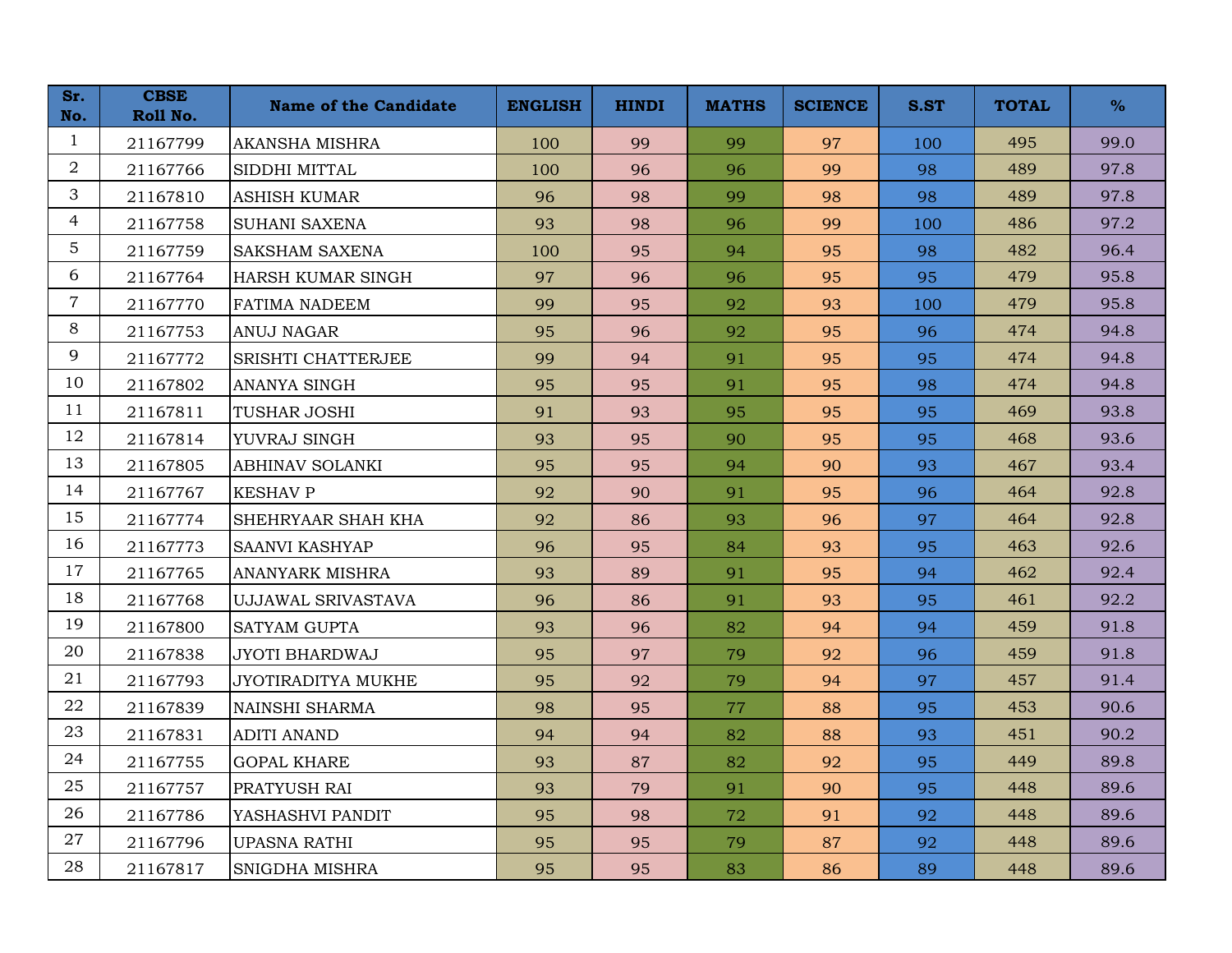| Sr.<br>No. | <b>CBSE</b><br>Roll No. | <b>Name of the Candidate</b> | <b>ENGLISH</b> | <b>HINDI</b> | <b>MATHS</b> | <b>SCIENCE</b> | S.ST | <b>TOTAL</b> | $\%$ |
|------------|-------------------------|------------------------------|----------------|--------------|--------------|----------------|------|--------------|------|
| 29         | 21167818                | CHUNTHUILUNG RUMBA           | 95             | 92           | 76           | 90             | 95   | 448          | 89.6 |
| 30         | 21167819                | <b>ANJUL SHARMA</b>          | 95             | 90           | 80           | 91             | 92   | 448          | 89.6 |
| 31         | 21167779                | <b>VIBHU AWASTHI</b>         | 91             | 88           | 80           | 95             | 93   | 447          | 89.4 |
| 32         | 21167782                | <b>SHIVAM CHITRANS</b>       | 92             | 87           | 98           | 79             | 90   | 446          | 89.2 |
| 33         | 21167821                | TANISHA MAITRAYEE            | 93             | 90           | 90           | 80             | 93   | 446          | 89.2 |
| 34         | 21167771                | NANDNI CHAUHAN               | 92             | 89           | 82           | 88             | 94   | 445          | 89.0 |
| 35         | 21167795                | <b>RAGHAV ASWAL</b>          | 90             | 89           | 81           | 92             | 93   | 445          | 89.0 |
| 36         | 21167787                | AMAAN SHAMIM                 | 92             | 81           | 84           | 90             | 94   | 441          | 88.2 |
| 37         | 21167823                | <b>ADITYA PANDEY</b>         | 91             | 93           | 78           | 88             | 88   | 438          | 87.6 |
| 38         | 21167809                | TANUJ SINGH KAPKOT           | 91             | 87           | 78           | 90             | 86   | 432          | 86.4 |
| 39         | 21167769                | <b>GLORIA SUI E LIU P</b>    | 97             | 81           | 69           | 90             | 92   | 429          | 85.8 |
| 40         | 21167776                | <b>KAPIL</b>                 | 90             | 90           | 71           | 86             | 92   | 429          | 85.8 |
| 41         | 21167789                | <b>AAROHI PANDEY</b>         | 79             | 94           | 69           | 91             | 93   | 426          | 85.2 |
| 42         | 21167791                | <b>SUDARSHAN PANDISH</b>     | 90             | 83           | 69           | 90             | 91   | 423          | 84.6 |
| 43         | 21167761                | <b>KESHAV SINGH</b>          | 88             | 83           | 80           | 79             | 89   | 419          | 83.8 |
| 44         | 21167798                | SNEHA SINGH                  | 92             | 90           | 78           | 76             | 82   | 418          | 83.6 |
| 45         | 21167862                | <b>ABHAY SHARMA</b>          | 81             | 92           | 71           | 80             | 90   | 414          | 82.8 |
| 46         | 21167820                | RAGHAVI KHANTWAL             | 90             | 80           | 64           | 90             | 88   | 412          | 82.4 |
| 47         | 21167783                | <b>ANSHIKA TIWARI</b>        | 95             | 75           | 70           | 82             | 89   | 411          | 82.2 |
| 48         | 21167803                | MOHAMMAD FAIZ HUSS           | 91             | 86           | 73           | 78             | 83   | 411          | 82.2 |
| 49         | 21167797                | <b>MANSI SHARMA</b>          | 90             | 91           | 60           | 80             | 89   | 410          | 82.0 |
| 50         | 21167829                | <b>ANMOL YADAV</b>           | 87             | 83           | 69           | 76             | 90   | 405          | 81.0 |
| 51         | 21167754                | <b>VIRAT UPADHYAY</b>        | 82             | 77           | 69           | 86             | 90   | 404          | 80.8 |
| 52         | 21167781                | <b>EKTA SAROJ</b>            | 90             | 84           | 65           | 75             | 90   | 404          | 80.8 |
| 53         | 21167860                | ROSHINA LAL MUAN K           | 92             | 80           | 62           | 75             | 95   | 404          | 80.8 |
| 54         | 21167763                | SHRUTI SINGH                 | 93             | 78           | 64           | 71             | 91   | 397          | 79.4 |
| 55         | 21167816                | PUJA CHAUHAN                 | 90             | 94           | 65           | 69             | 79   | 397          | 79.4 |
| 56         | 21167775                | <b>RUSHAL ROHIT</b>          | 92             | 86           | 54           | 71             | 93   | 396          | 79.2 |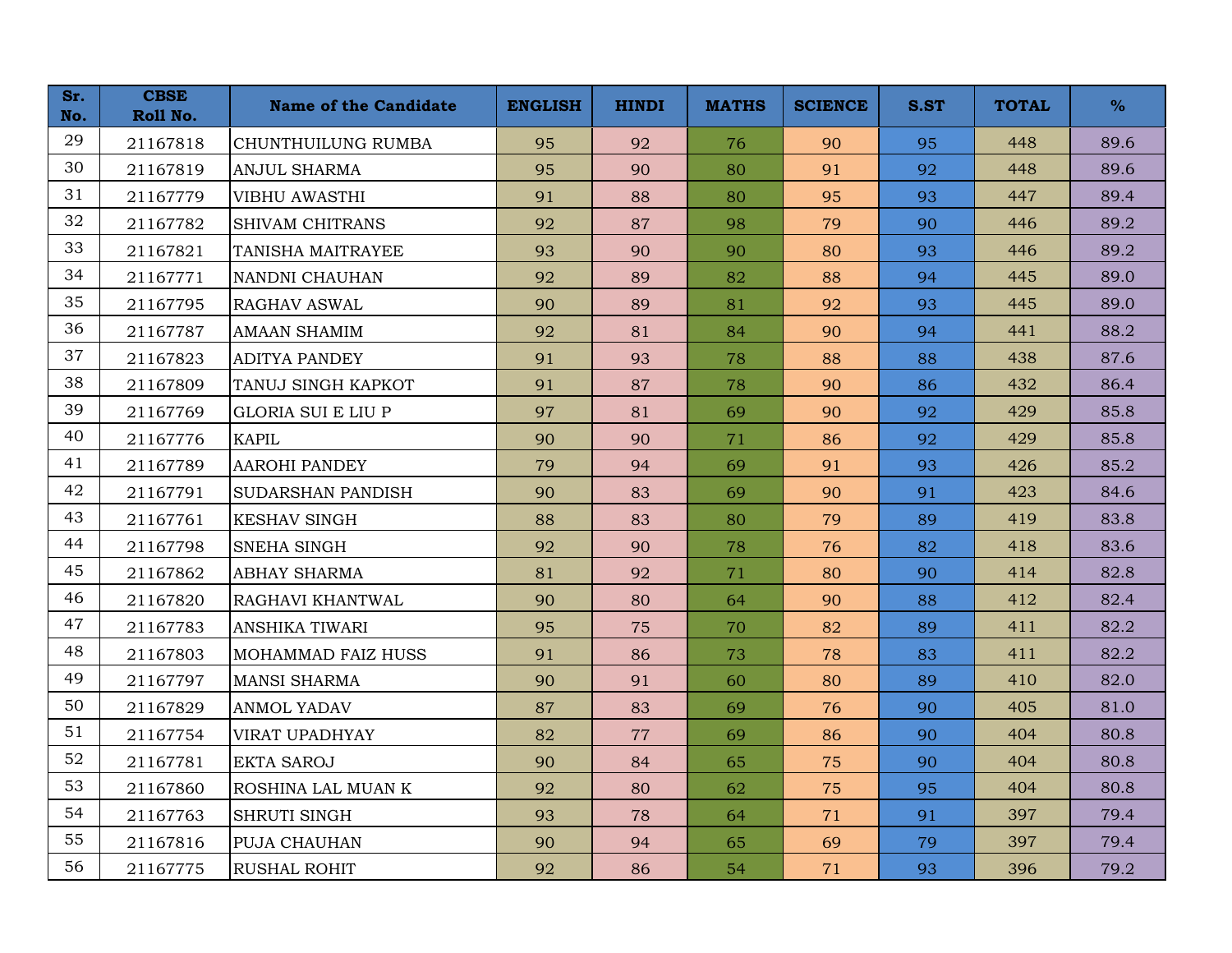| Sr.<br>No. | <b>CBSE</b><br>Roll No. | <b>Name of the Candidate</b> | <b>ENGLISH</b> | <b>HINDI</b> | <b>MATHS</b> | <b>SCIENCE</b> | S.ST | <b>TOTAL</b> | $\%$ |
|------------|-------------------------|------------------------------|----------------|--------------|--------------|----------------|------|--------------|------|
| 57         | 21167813                | <b>ALOK SHARMA</b>           | 89             | 70           | 70           | 74             | 92   | 395          | 79.0 |
| 58         | 21167777                | <b>JYOTI MISHRA</b>          | 86             | 83           | 63           | 70             | 92   | 394          | 78.8 |
| 59         | 21167801                | MEGHA SINGH                  | 86             | 90           | 66           | 71             | 81   | 394          | 78.8 |
| 60         | 21167806                | <b>KANAK BHATI</b>           | 86             | 87           | 65           | 71             | 84   | 393          | 78.6 |
| 61         | 21167756                | PRAKHAR DUBEY                | 91             | 77           | 75           | 66             | 82   | 391          | 78.2 |
| 62         | 21167792                | <b>UDIT KUMAR</b>            | 81             | 85           | 66           | 69             | 88   | 389          | 77.8 |
| 63         | 21167837                | <b>DEEPIKA NAGAR</b>         | 88             | 80           | 65           | 65             | 87   | 385          | 77.0 |
| 64         | 21167846                | ANTONINA CHING SIA           | 91             | 83           | 50           | 66             | 94   | 384          | 76.8 |
| 65         | 21167808                | PRIYA YADAV                  | 88             | 79           | 59           | 71             | 78   | 375          | 75.0 |
| 66         | 21167760                | <b>AKSHAT MATHUR</b>         | 78             | 75           | 73           | 72             | 76   | 374          | 74.8 |
| 67         | 21167834                | YAMINI SINGH                 | 81             | 78           | 66           | 66             | 82   | 373          | 74.6 |
| 68         | 21167861                | VICTOR THANGJAM              | 86             | 71           | 65           | 70             | 81   | 373          | 74.6 |
| 69         | 21167815                | SAMRIDDHI GOSAIN             | 81             | 81           | 64           | 78             | 68   | 372          | 74.4 |
| 70         | 21167794                | YUVIKA BAGHEL                | 85             | 78           | 67           | 67             | 74   | 371          | 74.2 |
| 71         | 21167848                | <b>ADITYA SHARMA</b>         | 79             | 83           | 58           | 69             | 81   | 370          | 74.0 |
| 72         | 21167827                | <b>REEMA</b>                 | 91             | 71           | 55           | 63             | 87   | 367          | 73.4 |
| 73         | 21167762                | NAKSHTRA JAISWAL             | 80             | 75           | 69           | 61             | 81   | 366          | 73.2 |
| 74         | 21167812                | <b>CHHAVI PANT</b>           | 81             | 91           | 58           | 60             | 72   | 362          | 72.4 |
| 75         | 21167788                | <b>JAYANT BHATI</b>          | 80             | 78           | 63           | 67             | 71   | 359          | 71.8 |
| 76         | 21167822                | KARTIKEYA KABDAL             | 90             | 78           | 54           | 62             | 75   | 359          | 71.8 |
| 77         | 21167833                | <b>SHILPA KUMARI</b>         | 80             | 76           | 68           | 53             | 80   | 357          | 71.4 |
| 78         | 21167835                | PRITHAVI RAGHAV              | 80             | 68           | 54           | 73             | 78   | 353          | 70.6 |
| 79         | 21167778                | <b>TANISHA</b>               | 81             | 73           | 55           | 65             | 73   | 347          | 69.4 |
| 80         | 21167825                | YESU TIRKY                   | 87             | 69           | 55           | 55             | 77   | 343          | 68.6 |
| 81         | 21167804                | TANISHKA CHAUHAN             | 77             | 73           | 67           | 54             | 71   | 342          | 68.4 |
| 82         | 21167826                | MICHAEL THANGMINLU           | 81             | 61           | 59           | 58             | 81   | 340          | 68.0 |
| 83         | 21167790                | RAJKUMAR RAGHUVANS           | 79             | 77           | 53           | 56             | 73   | 338          | 67.6 |
| 84         | 21167828                | SANTOSHI KUMARI              | 86             | 58           | 55           | 62             | 77   | 338          | 67.6 |